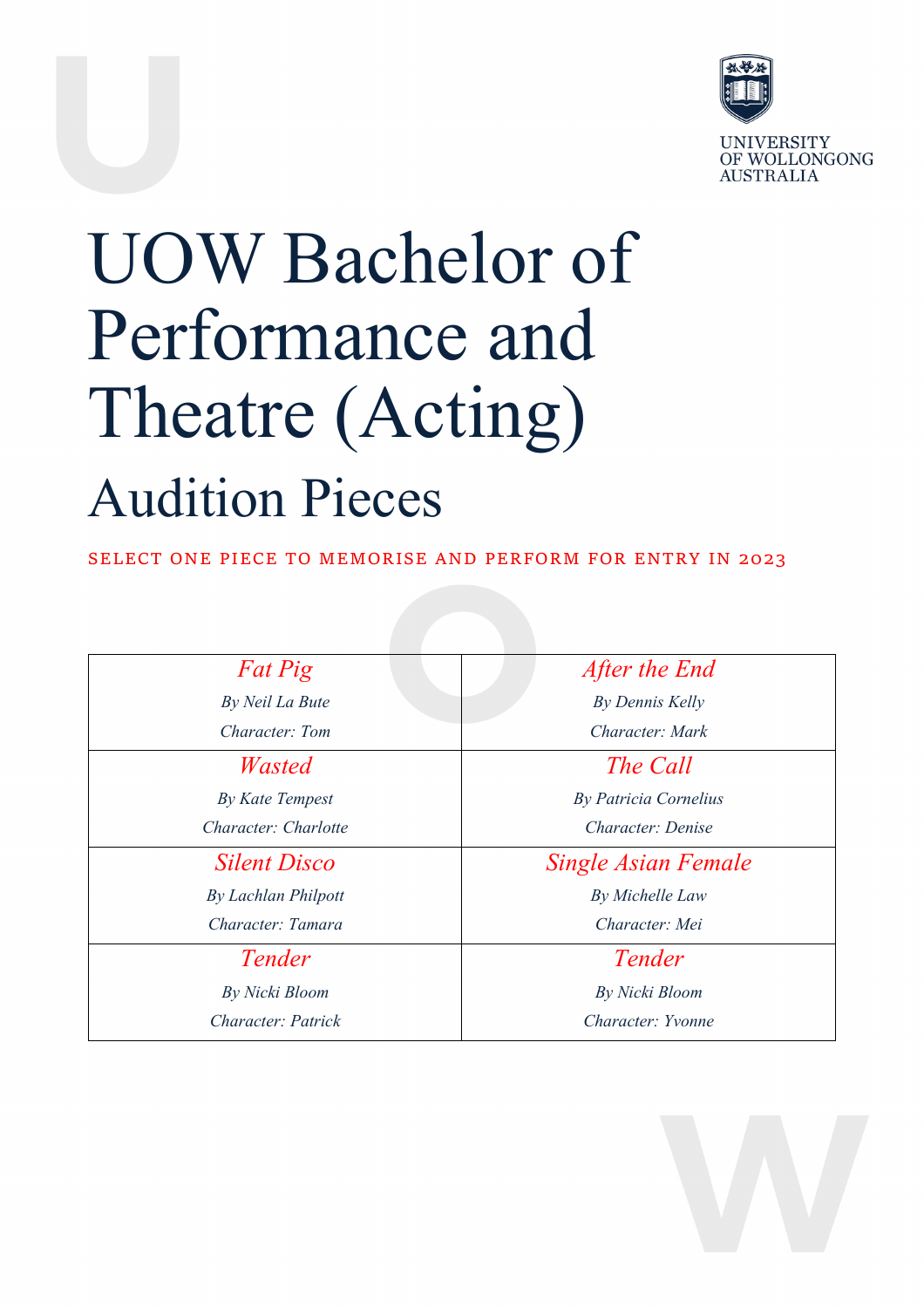### *Fat Pig* by Neil La Bute TOM

I'm weak. That's what I basically learned from our time together. I am a weak person, and I don't know if I can overcome that. No, maybe I do know. Yeah. I do know that I am, and I can't... overcome it, I mean. I think you are an amazing woman, I honestly do. And I really love what we've had here. Our time together... But I think that we're very different people. Not just who we are - jobs or that kind of thing- but it does play into it as well. Factors in. We probably should've realized this earlier, but I've been so happy being near you that I just sorta overlooked it and went on. I did. But I feel it coming up now, more and more, and I just think- No, that's bullshit, actually, the whole work thing. Forget it. (Beat) I'm just, I feel that we should maybe stop before we get too far. It's weird to say this, because in many ways I'm already in so deep. Care about you a lot, and that makes it super hard. But- I guess I do care what my peers think about me. What I'm sure of is this- we need to stop.

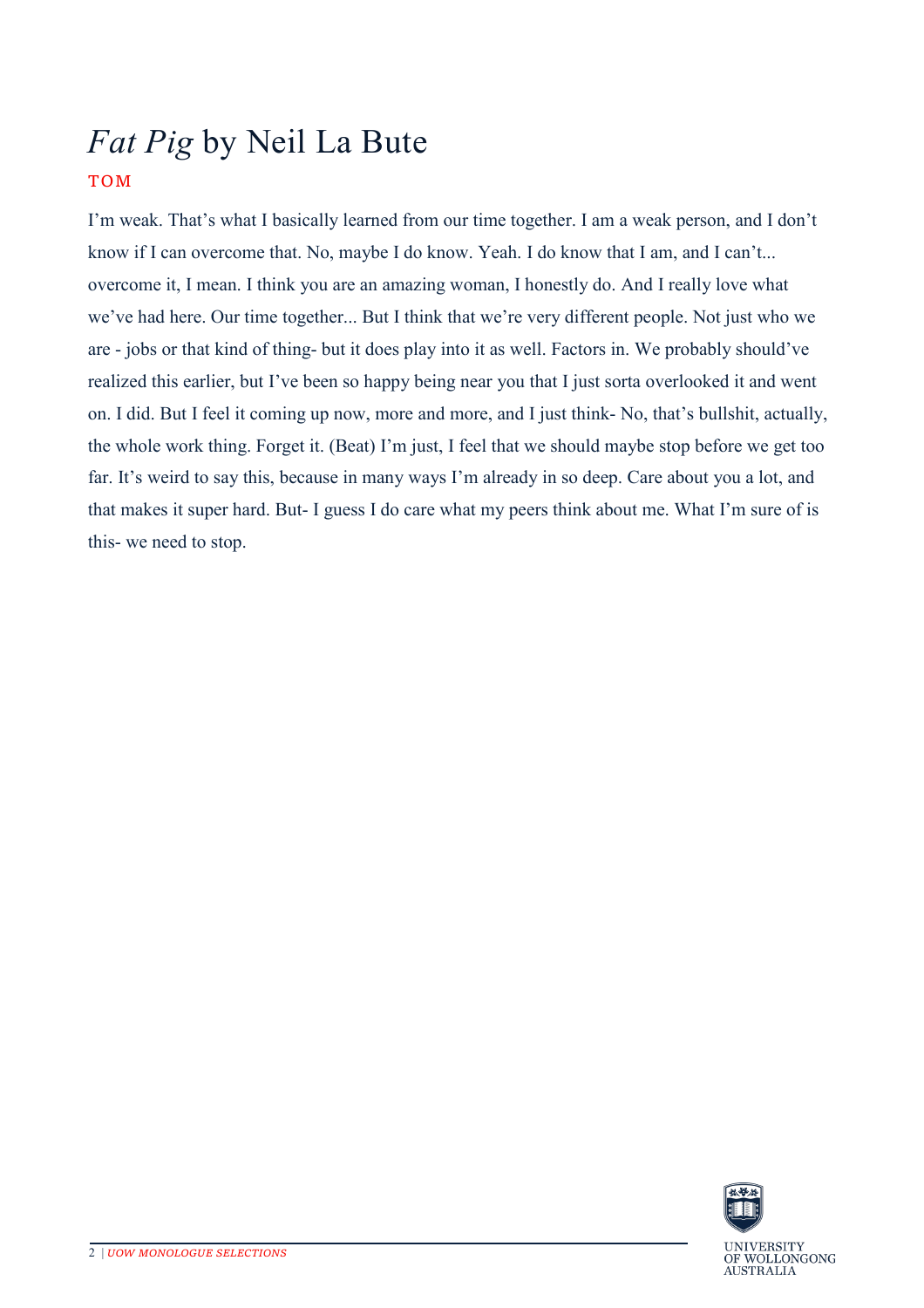## *After the End* by Dennis Kelly

### MARK

Look, it wasn't about the shelter. It was because I got the shelter. I mean if it'd been someone else everyone'd be all 'Oh, isn't that great, isn't that funny' and all that old whatever, but because I get it they all think I've been paranoid.

Paranoid! They've just let off a nuclear bomb!

Who do you think did this then?

Well I can tell you what, whoever it was, you can bet your life they had beards! Alright, sorry, no I mean, well, actually, who do you think did this? You can't bury your head in the sand!

Which is what I refused to do, and which is what I was laughed at for. And you can sit there and criticise governments and politicians and whatever, and that's easy, to do from pubs and trendy bars and sitting rooms, but at the end of the day you have to do something,

It's a war! It's a war and just because there hadn't been an attack like this didn't mean there wasn't going to be, and what do you want to do with that time, just sit and accept…just wait there drinking, laughing, and smoking!

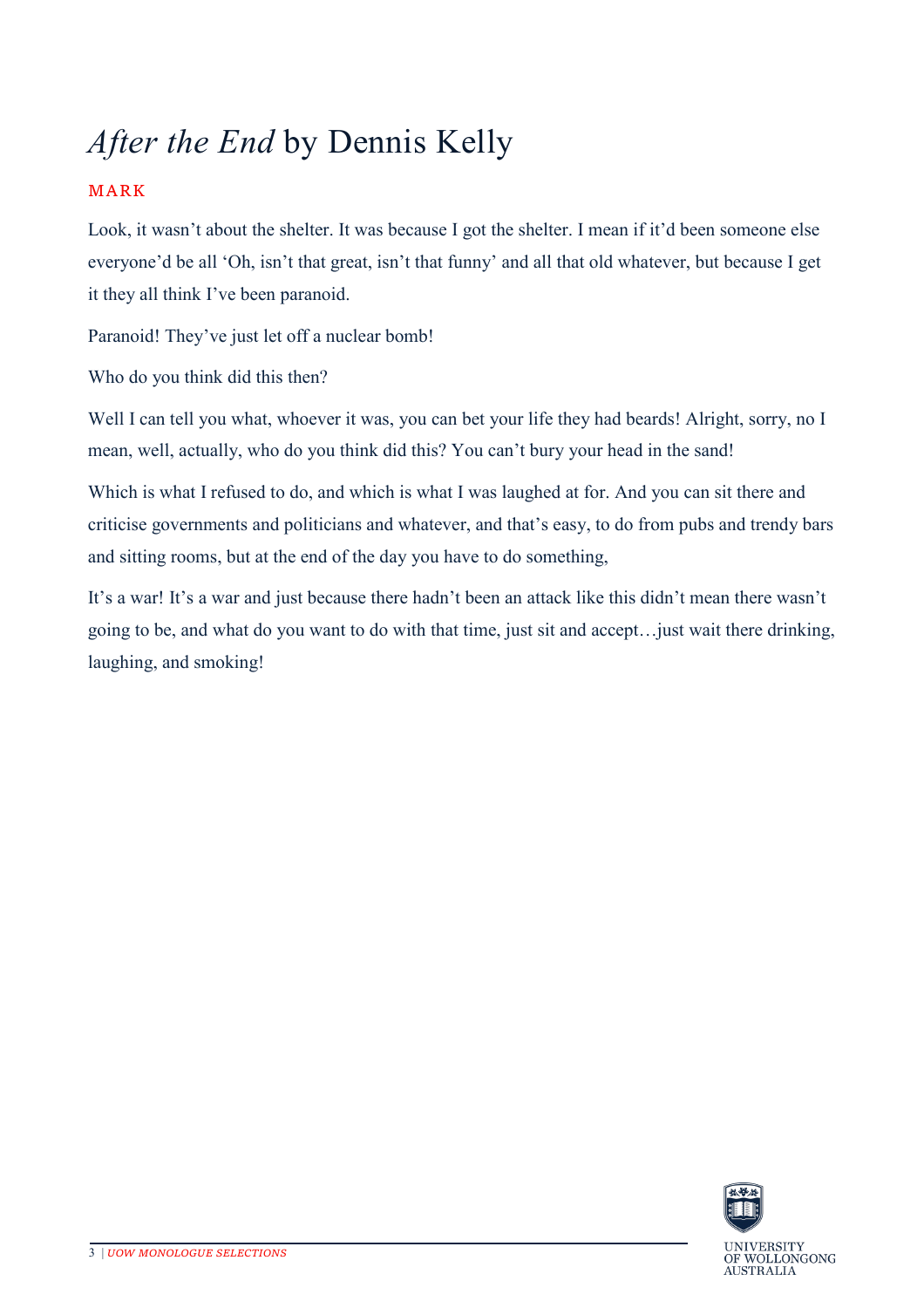### *Wasted* by Kate Tempest

### CHARLOTTE

I'm stood at the front of the class and I feel like I'm drowning. I'm staring out at them, and I'm thinking who the fuck are you lot anyway? I look at them, but I can't see children, I can just see the colour of their jumpers, smudges where their faces should be.

Behind me, today's date is written on the board. I'm trying to pretend I don't know what it means.

It's hot and the classroom stinks, and the clock's broken and the work stuck up on the walls is old and the corners are coming away and the kids are screaming.

I'm trying to remember why I wanted to do this in the first place. You can't inspire minds on a timetable like this.

I think I'm miserable, Tony.

I mean, I stand in the staffroom in between classes and smile along with the others, but they're all so bitter, Tony. They're all so fuckin' hateful. Thirty years in the job, and they hate everything about it, but it's too late for them to get a new job and I'm pretty sure that secretly they hope the kids'll come to nothing. I mean it. You should hear the way they talk about them. No wonder the kids are killing each other over postcodes, or getting sick at the thought of not being famous.

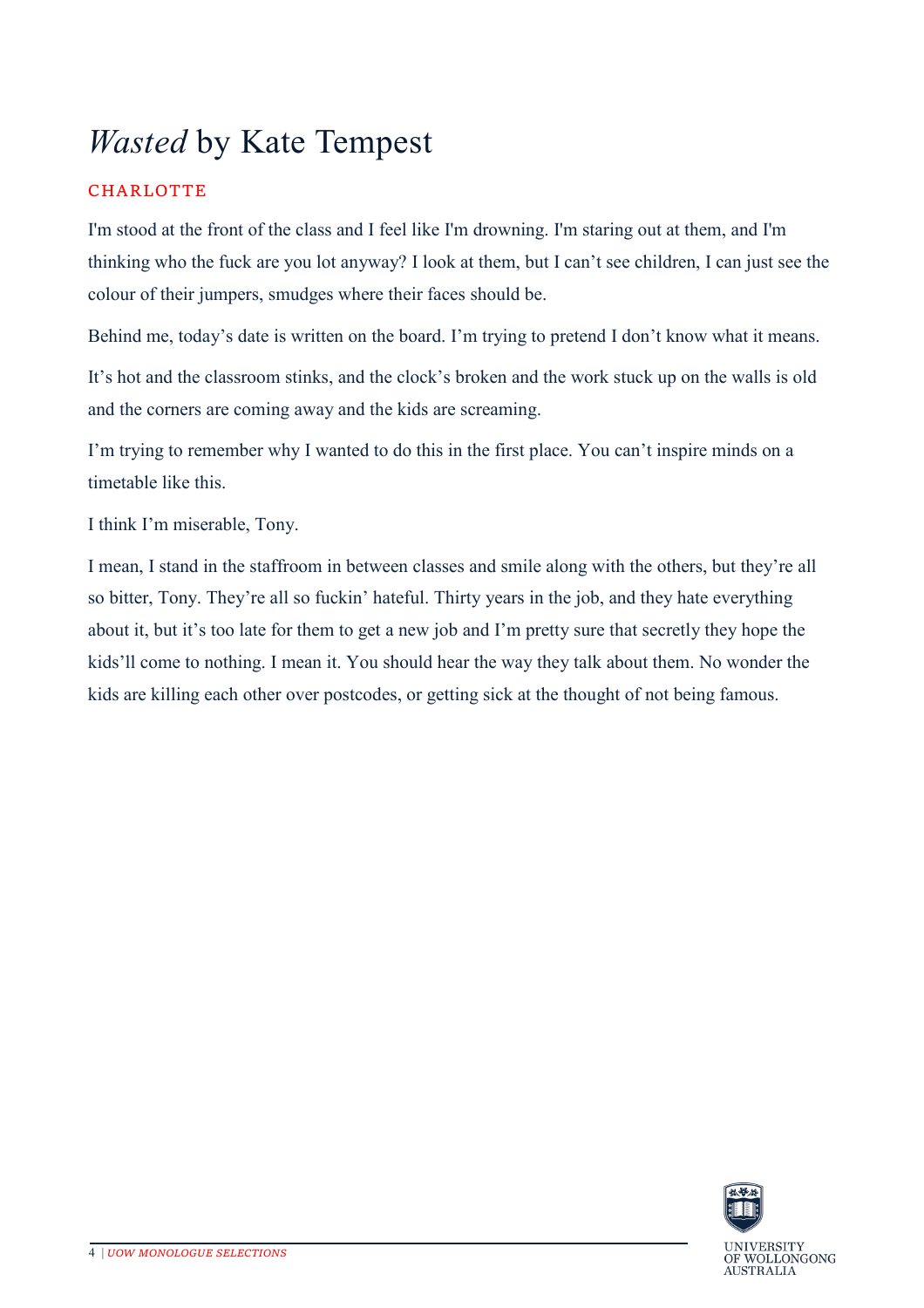## *The Call* by Patricia Cornelius

### DENISE

This mother thing sucks. I hated it right from the start. Complete strangers came up and patted my belly as if it was going to bring them luck. And after the birth, which was fucking torture, mad people cooed and gurgled and talked in high-pitched voices. They smiled at me and expected me to smile back. Like, what the fuck! It's this 'You've got a little baby' stuff. I go crazy while she sleeps in her cot and you're at work and my friends have got a life and I'm on my own and I think, 'Jesus Christ, what have I done. How in hell am I going to get through this?' I push her in the pram to the shops because I have run out of baby wipes. I push her to the shops to buy disposable nappies and spend my last fifteen bucks. I push her to the shops because I can't think of anywhere else to push her. Sometimes I think if I leave her there someone nicer might come and get her and it'd be much better.

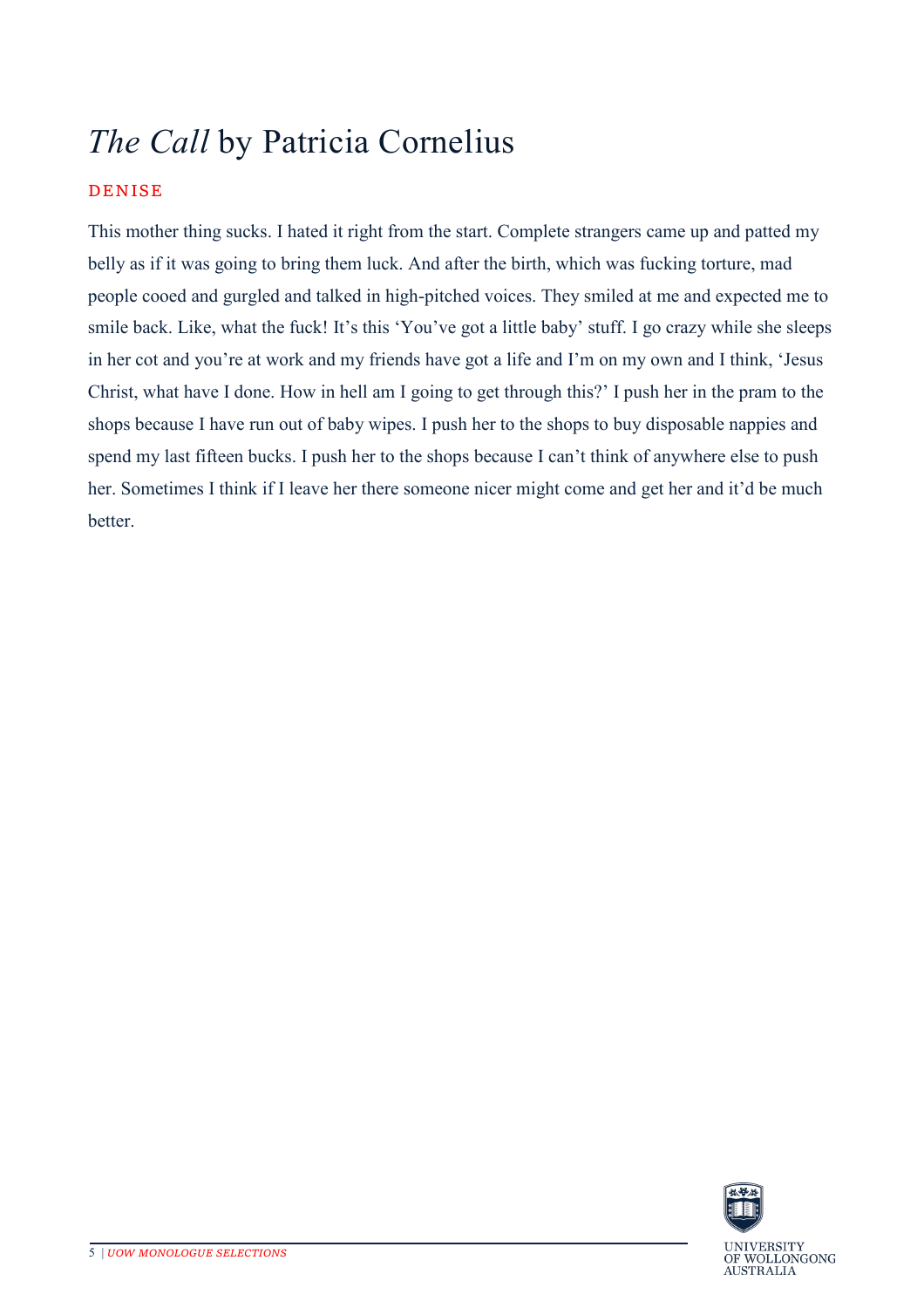### *Silent Disco* by Lachlan Philpott

### TAMARA

Leanne comes over stands at the door tells Laurence she's leaving and that's the end of taking me on weekends and the end of the money.

He goes apeshit – lashes out – goes mental.

Breaks things says things breaks things windows and shit throws stuff slams up Johan's car he's just sitting in it waiting for her to drop her bombs.

Windscreen smashes glass showers all over everything.

Front door off its hinges.

People up the street come down-stare at it all happening.

Me saying frig off don't need youse all lookin'.

Mum screaming one minute sobbing the next. Sirens.

Josie from two doors up putting her arm round me pulling me into her sitting room making tea saying I should stay inside for a while till it settles down but I can hear everything anyway the· smashing and Dad yelling and Johan shouting and Mum screaming all of them at once and then nothing but sirens. Police come.

They can tell what happened all they see is broken glass and blood on the wall in the hall on Mum's white dress.

Police take Dad away.

What if they lock him up? It wasn't his fault that's all and when I was ... I don't want them to take me 'cause ...

This is shit. Will they take me? This has happened before and they took me.

Not his fault. He needs me. Dad, he ... Quiet in the street now. Jerry on his porch looks the other way - front door hanging. Don't shut properly. Won't lock. Silent inside the house. Nothing. Dad's string thing broken with everything else.

Don't know where Dad is.

He needs me. Dad needs me. But when I ask where he is if he's still at the cops-

no-one says nothing.

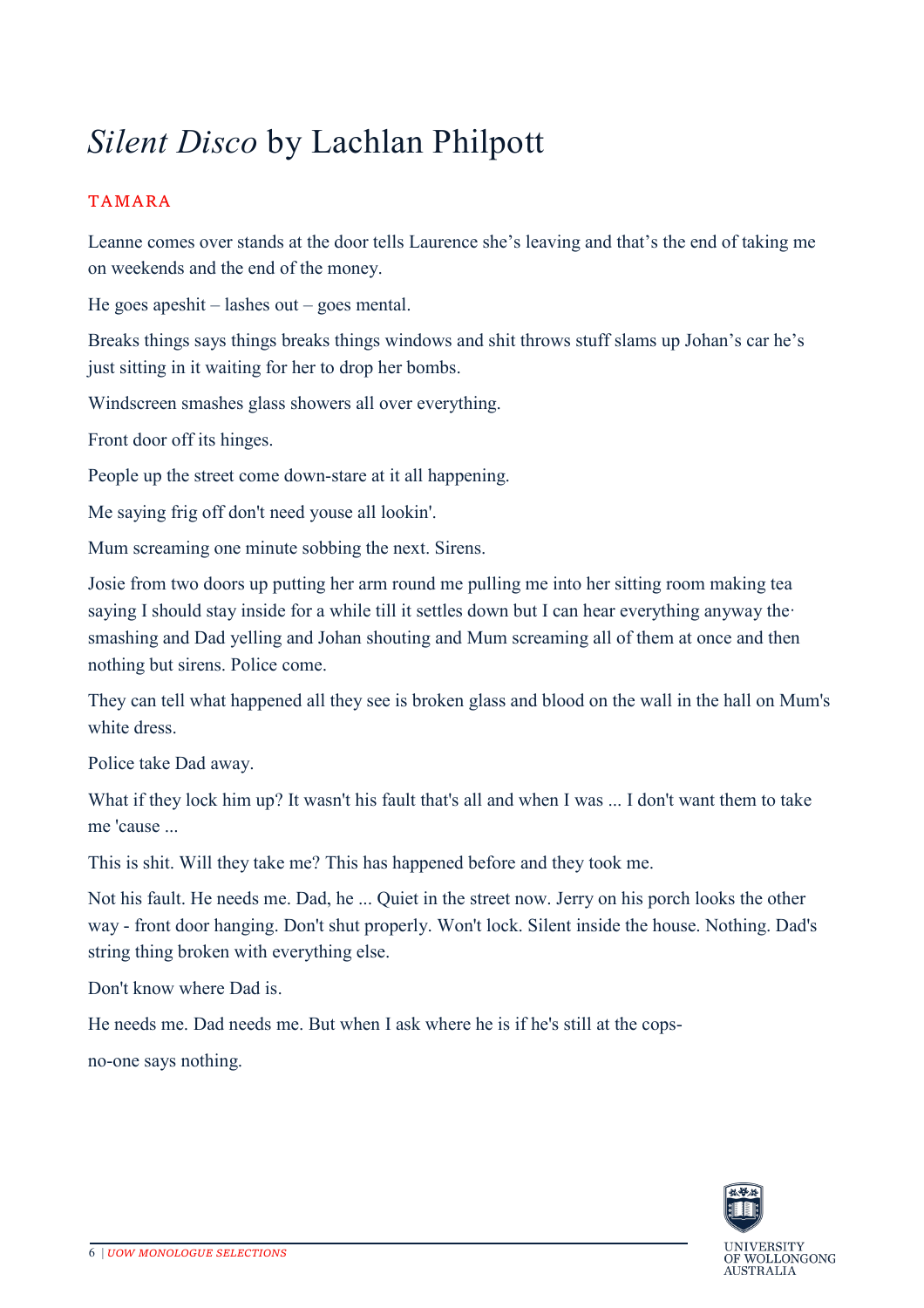### *Single Asian Female* by Michelle Law

### MEI

I never thought about being the only Asian kid at school until people started pointing it out to me. Even when I talk I get a lot of looks from people who can't believe an Asian person is speaking with a full, ocker accent. You should see their reactions; it's like they've seen a talking fish.

### *Pause.*

When I started high school I got bullied pretty badly. Before Katie - Katie's my best friend – before she moved to our school I didn't really have friends. I just ate alone in the quadrangle.

### *Pause.*

And even though she was working seven days at the restaurant, Mum came and volunteered at the tuckshop most days. She actually did a really good job of introducing healthier food options, so they have veggie stir-fries and noodle soups now. You should write that down. She never said so, but I know she only came so she could eat lunch with me. And she'd bring me *cheong fun* to eat. That's my favourite.

She stands up for what's right! Last year, a guy wolf-whistled at me on the street for no reason. I was wearing a school uniform. It was gross. Anyway, Mum made a huge scene.

#### *As her mother*

Excuse me! You are a very sick man. You do not speak to girls like that. If you try and rape my daughter I will chop off your dick! Do you understand?! My daughter is still at school too, so you will be locked up for life. Then you will understand how scary rape can be.

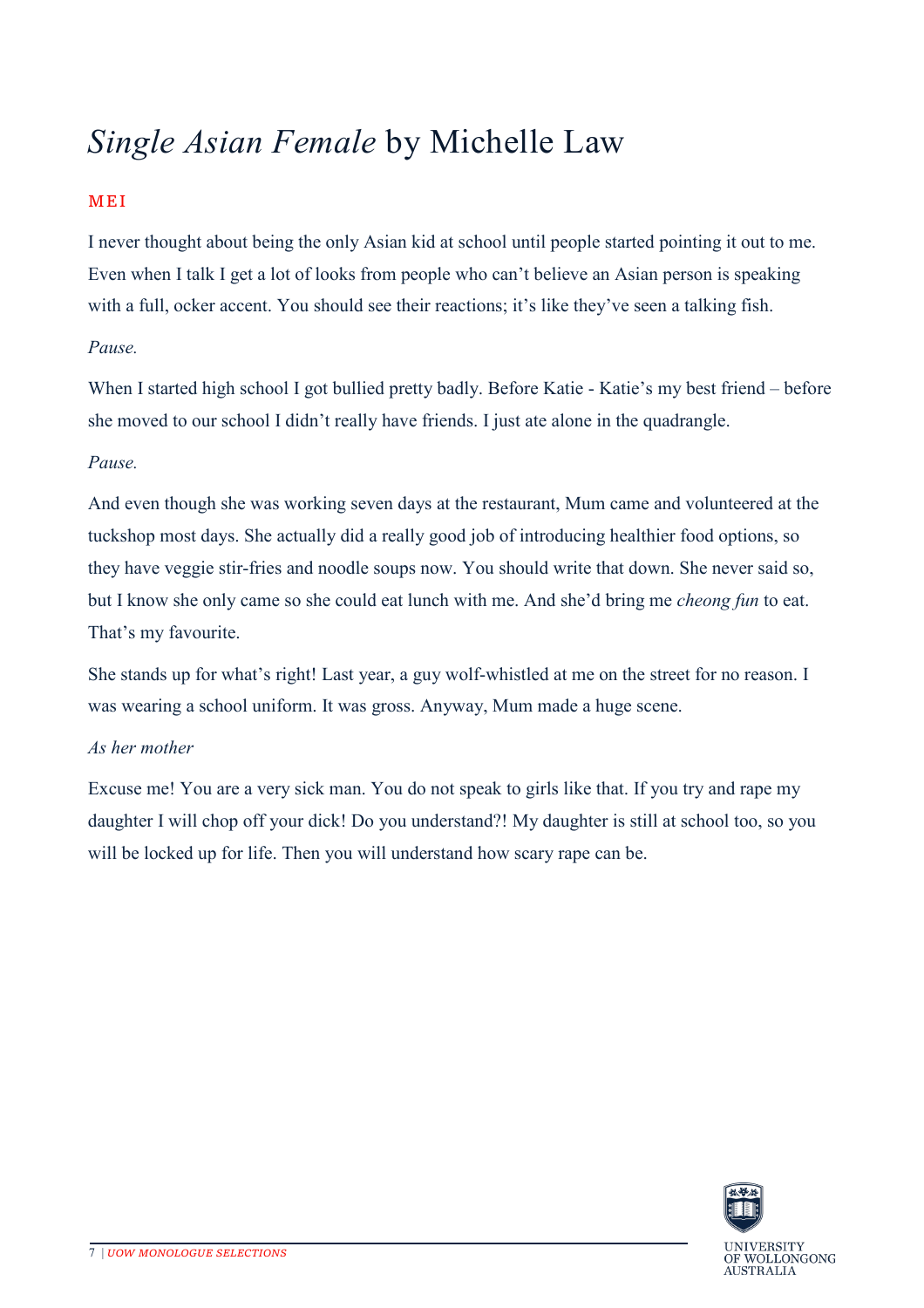### *Tender* by Nicki Bloom

### PATRICK

Beautiful These plants these Sensitive plants I've heard the light is strange here At night I haven't been here at night I stay away The gardens have a Reputation Unsavoury things At night They have lights in the undergrowth That illuminate the trees and bushes I'd be frightened To tell you the truth I'd be frightened Things are more enormous at night A pebble becomes a boulder Daytime is easier These plants are Beautiful Not enough people take advantage Of our public space The gardens.

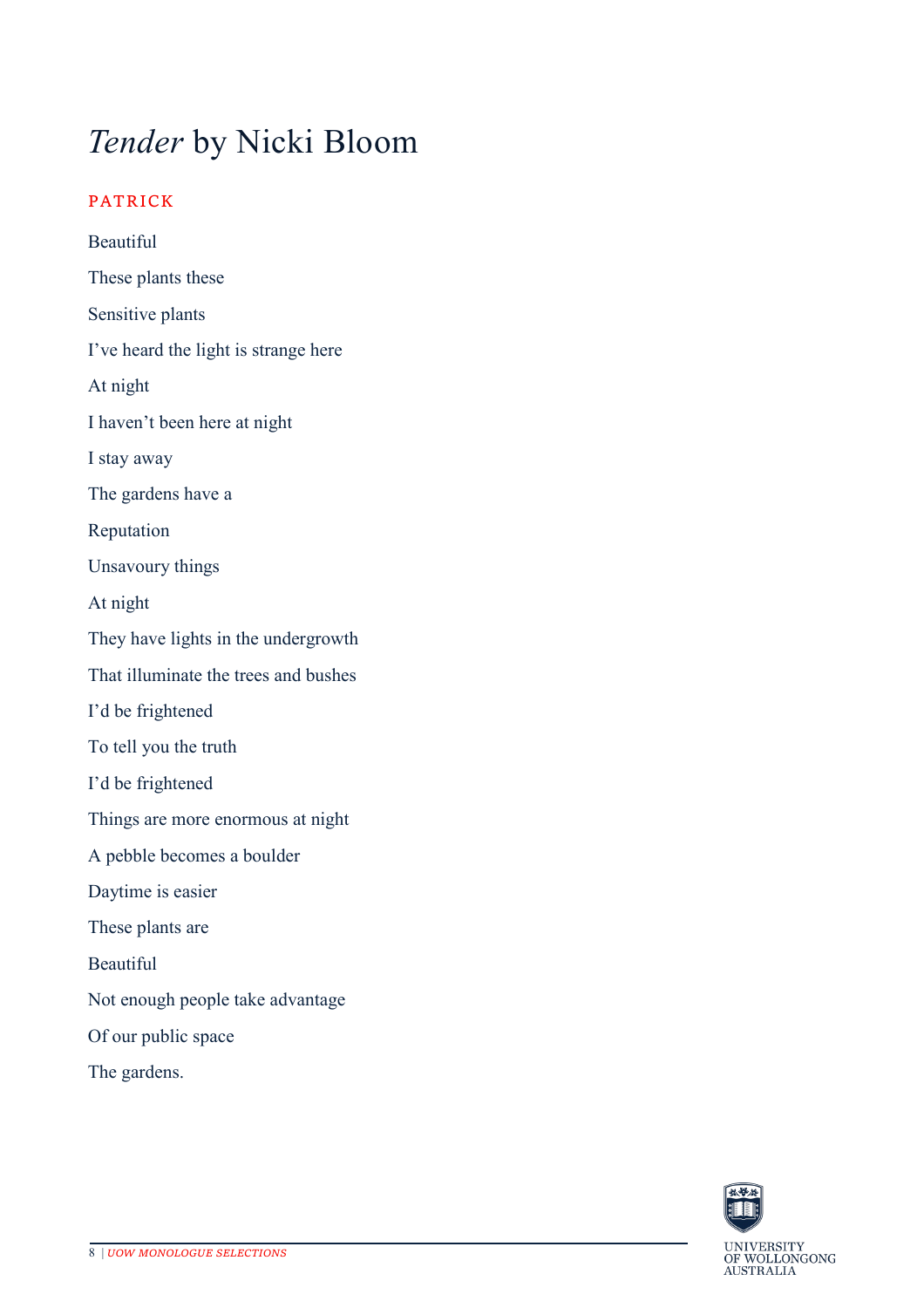### *Tender* by Nicki Bloom

#### YVONNE

She's lying It's not true She's a pretender She remembers She knows A mother's intuition I knew I know Something in the water She was doing Something by the water She lured him He never Would have He knew I was We were At home The baby She planned it I could tell That night I saw it I saw it in her eyes that night I saw something Only I didn't Know So I didn't He drowned She drowned him In the water by the gardens He went to the wall Overlooking the water